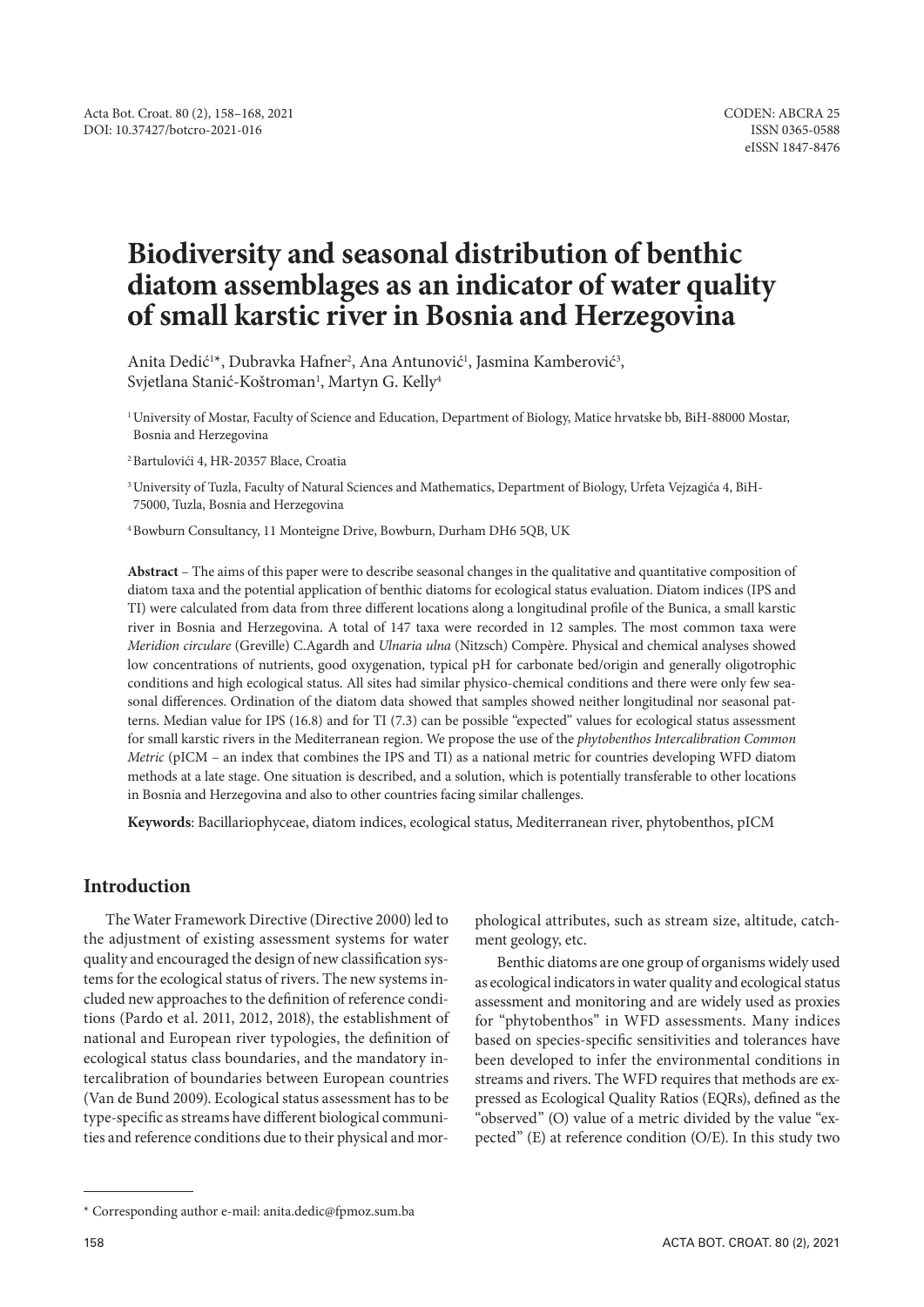diatom indices; IPS (Indice de polluo-sensibilite, CEMAGREF 1982), and TI (Trophic Index, Rott et al. 1999) were used to estimate ecological status in a small karstic river in Bosnia and Herzegovina (BH). It presents the relationship between measured water quality variables in the Bunica River and values of diatom indices. Two diatom metrics (IPS and TI) were compared and then combined into the *phytobenthos Intercalibration Common Metric* (pICM, Kelly et al. 2009).

Also, various diversity indices are used to determine the distribution of benthic diatoms. Diversity index is a statistical method which is planned to evaluate the variety of a data group consisting of different types of components. Number of existing species (richness), distribution of individuals equally (evenness) and total number of existing individuals underlie the basis of diversity indices. Three diversity indices (the Shannon Diversity Index, Simpson Diversity Index, Margalef Diversity Index) and one evenness index (Pielou's Evenness Index) were used in this paper.

The purposes of this paper are: to present the list of benthic diatom assemblages; to assess the seasonal variations and ecological status of the river; to test the use of two diatom indices as tools for estimating the ecological status of small karstic rivers; and to explore the potential for using the pICM as a national metric for countries such as BH which are developing WFD-compatible phytobenthos methods at a relatively late stage.

## **Material and methods**

### **Study area**

The Bunica River is a limestone karstic river in the south of Bosnia and Herzegovina and is a tributary of the Buna River, itself part of the Neretva River basin (Fig. 1). In terms of geology and geomorphology the Bunica River is part of the Dinaric karst or Dinaric carbonate platform – external Dinarides (Milanović 2006). Thick layers of carbonateformed long carbide precipitation characterize this area. The dominant clasts of the sediment are cobbles and sand. The siphon spring of the Bunica River is the underground



**Fig. 1.** Sampling sites marked with numbers 1, 2 and 3 along the studied Bunica River, tributary of the river Buna in Bosnia and Herzegovina.

extension of the flow of the Zalomka River (Fig. 1). The siphon is 73 m deep and ranks among the largest sources of the Dinaric karst (Milanović 2006). The minimum and maximum discharges registered for the Bunica Spring were  $0.72$  and  $207 \text{ m}^3 \text{ s}^{-1}$  (Milanović 2006). It is located in an area with a Mediterranean climate, characterized by long, hot summers and rainy winters with rare occurences of snow (Galić 2011). The average annual air temperature is 14.6 °C. The highest daily average temperature is 23.2 °C in July and the lowest below 5.8 °C in January (data for the city of Mostar, for the period 1971–2000, recorded by Meteorological and Hydrological Service of Bosnia and Herzegovina). The total annual precipitation is about 1515 mm. This area has approximately 2291 hours of sunshine per year. Average relative humidity is 69.

So far, diatoms were studied only in the spring area of the Bunica River, revealing high diversity of taxa on artificial (glass slides) and natural substrates (Dedić 2015, Dedić et al. 2015).

#### **Sampling and analyses**

The ecological river typology in Bosnia and Herzegovina was developed according to System B of the WFD Annex II, which allows any natural environmental parameter-influencing communities to be included. A total of 216 water bodies of surface waters have been identified in the Adriatic Sea river basin district in the Federation of BH, specifically 211 running waters, four (4) stagnant waters and one (1) coastal water body (Mrđen et al. 2018). Within this typology the Bunica River belongs to type 12, subundertype 12a, small and medium lowland rivers on limestone sediment.

For this study, a total of 12 benthic diatom samples (three sampling locations: the source of the river, the middle course, and the lower course, each each once per season: spring – May, summer – July, autumn – October in 2013, and winter in January 2014) were collected by scraping the biofilm from rock surface, applying the the standard procedure of scraping sludgy material from the rock surface while making sure that the total surface of all rocks is about 500 cm2 (CEN 2003). The upper surface of each rock was scratched with a scalpel and carefully scrubbed with a toothbrush. The samples were fixed with 4% formaldehyde and stored in appropriately labelled bottles. In the laboratory, samples were treated with concentrated sulphuric acid, potassium-permanganate and oxalic acid (Krammer and Lange-Bertalot 1986). The cleaned suspension was used to make permanent diatom microscope slide preparations. The composition and relative abundance of diatoms were estimated at 1000× magnification, using a Carl Zeiss Jena light microscope. At least 400 valves were counted and identified. Identification and nomenclature were based on the relevant scientific literature and keys: Krammer and Lange-Bertalot (1986–1991), Lange-Bertalot (2001), Krammer (2000–2003), Krammer and Lange-Bertalot (2004). The nomenclature of taxa follows AlgaeBase (Guiry and Guiry 2020).

Physico-chemical parameters (pH, electric conductivity (EC), dissolved oxygen (DO), oxygen saturation (SA) and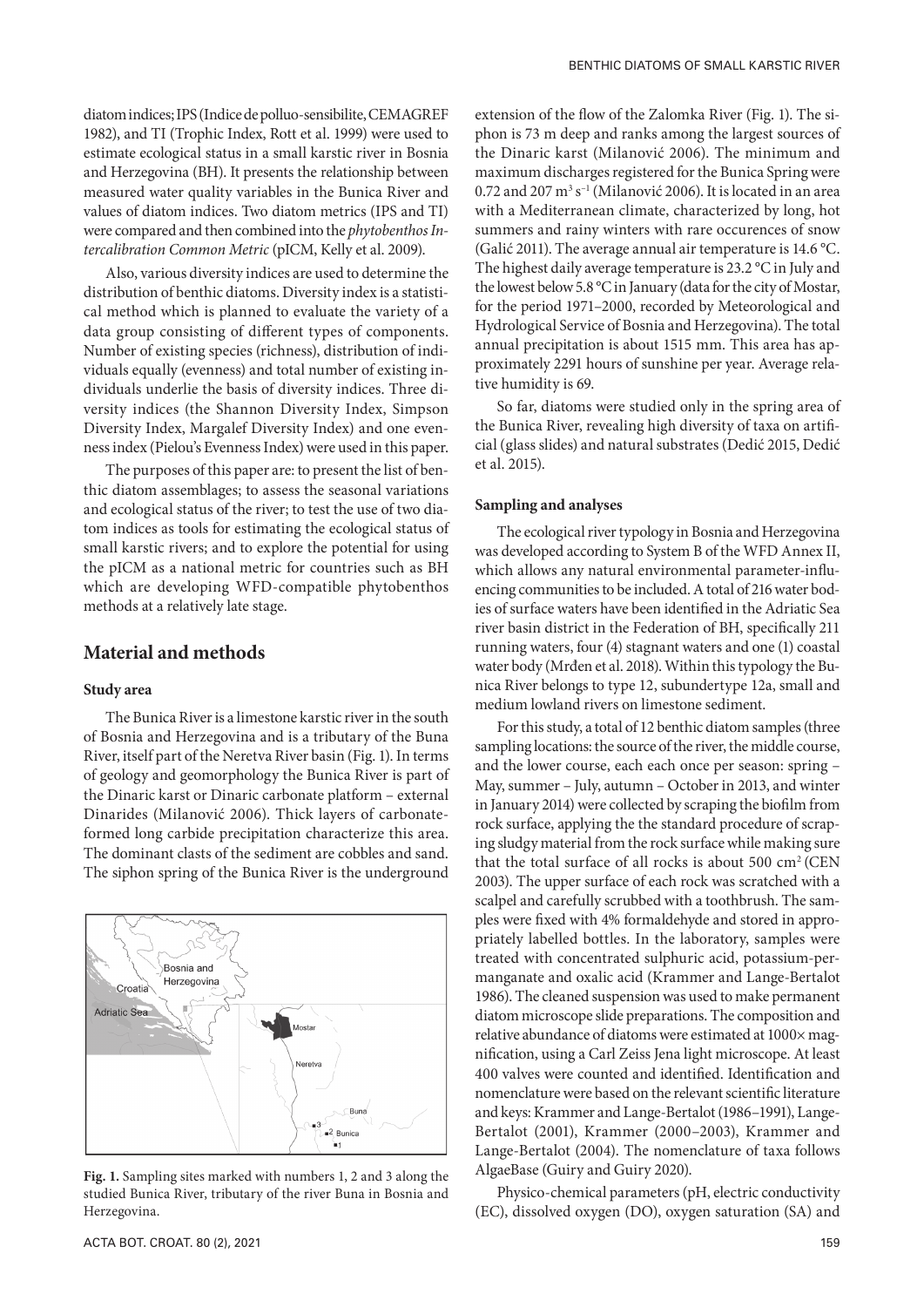temperature of water (T)) were measured at the same time that diatom samples were collected using a WTW probe (Wissenschaftliche-Technische Wersättem GmbH & Co. KG-Weilheim). Water samples were also taken and analysed by standard spectrophotometric methods in in the Laboratory of Public Health Mostar to current norms. The following chemical parameters were analyzed: dissolved oxygen (DO), chemical oxygen demand (COD), nitrate  $(NO<sub>3</sub><sup>-</sup>)$ , ammonium (NH4 + ), total nitrogen (TN), total phosphorus (TP), orthophosphate ( $PO<sub>4</sub><sup>3-</sup>$ ) and silica (SiO<sub>2</sub>). Diatom indices were calculated using OMNIDIA GB 5.3 software (Lecointe et al. 1993). Indices taken into account for the assessment of water quality are those with the highest proportion of species used in the calculation. Values of indices in OMNIDIA software range from 1 to 20, indicating the quality range from polluted to clean water. The following indices were used: IPS (CEMAGREF 1982) and TI (Rott et al. 1999). We estimated diatom diversity using Shannon´s (*H´*), Simpson´s (*1-lambda*), Margalef´s (*d*) diversity indices and Pielou´s Evenness Index (*J*). Indices were calculated with the PAST software (Hammer et al. 2001).

Chemical data were processed using principal component analysis (PCA) to obtain different water quality groups. The variables used in these analyses were pH, electrical conductivity, dissolved oxygen, oxygen saturation, water temperature, chemical oxygen demand, ammonium, nitrate, total nitrogen, total phosphorus, orthophosphate and silica.

Diatom data were analyzed using Primer v.6 (Clarke and Gorley, 2006): hierachical group average clustering, SIMPROF test, Principal Coordinates Analysis (PCO), to represent the distribution of the communities; SIMPER analysis (SIMilarity PERcentage) to estimate the degree of similarity within and among different groups (i.e., reference vs non-reference), and to estimate the individual contribution and the importance of each taxon to the global similarity among groups. These analyses were based on the Bray-Curtis similarity matrix which combines information on the relative abundance of species and faithfulness of the occurrence of species abundances in particular groups.

The *phytobenthos Intercalibration Common Metric* (pICM) was conceived by Kelly et al. (2009) as a means of converting national assessment metrics to a common scale. It is calculated as the average of EQRs (ecological quality ratios) computed using the Indice de Polluosensibilité Specifique (IPS, CEMAGREF 1982) and the Trophic Index (TI: Rott et al. 1999). The pICM is defined as the average of two EQRs: ICM =  $(EQR_{IPS} + EQR_{TI})/2$ .

The pICM metric responds along a long gradient of inorganic and organic enrichment (Kelly et al. 2009, 2012). For this study we adopted the "expected" values of 16.8 (IPS) and 7.3 (TI) used for streams similar to the karstic streams in this study during the Mediterranean phytobenthos intercalibration exercise (Almeida et al. 2014). We also used the average position of the high/good and good/moderate ecological status class boundaries (0.9 and 0.69) established during this study as a starting point for understanding the ecological condition of these streams in comparison to others in the Mediterranean basin.

Both metrics were calculated using Omnidia version 5.3 (Lecointe et al. 1993) and converted to EQRs by dividing the observed value by the 'expected' value. The pICM was then transformed against national metrics and national EQRs for High/Good and Good/Moderate status boundaries converted to equivalent values of pICM.

# **Results**

#### **Physico-chemical and chemical variables per seasons**

The main abiotic variables measured in the Bunica River are shown in Tab. 1. Nutrient concentrations are low, the water is well-oxygenated and pH is typical for water of

**Tab. 1.** Main abiotic variables in the Bunica River measured in three sites along a longitudinal profile of the Bunica River once per season (spring, summer, autumn and winter in the period from 5<sup>th</sup> May 2013 to 9<sup>th</sup> January 2014). Min. - minimum value, Max. - maximum value, Avg. – average value, SD – standard deviation, T – temperature, EC –conductivity, DO – dissolved oxygen, SA – oxygen saturation, COD – chemical oxygen demand, NH<sub>4</sub><sup>+</sup> – ammonium, NO<sub>3</sub><sup>-</sup> – nitrate, TN – total nitrogen, SiO<sub>2</sub> – silica<sub>,</sub> TP – total phosphorus, PO<sub>4</sub><sup>3-</sup> – orthophosphate.

| Parameter/Station                 |                |          | Bunica $1(n=4)$ |                |          | Bunica $2(n=4)$ |        |           | Bunica $3(n=4)$ |       |        |           |
|-----------------------------------|----------------|----------|-----------------|----------------|----------|-----------------|--------|-----------|-----------------|-------|--------|-----------|
|                                   | Min.           | Max.     | Avg.            | <b>SD</b>      | Min.     | Max.            | Avg.   | <b>SD</b> | Min.            | Max.  | Avg.   | <b>SD</b> |
| $T (^{\circ}C)$                   | 11             | 14.2     | 12.8            | 1.4            | 11.4     | 15.5            | 13.7   | 1.7       | 11.4            | 17    | 14.6   | 2.3       |
| pH                                | 7.6            | 8        | 7.8             | 0.17           | 7.7      | 7.9             | 7.8    | 0.05      | 7.8             | 7.9   | 7.8    | 0.04      |
| $EC (\mu S cm^{-1})$              | 313            | 403      | 372.5           | 40.4           | 314      | 406             | 371.5  | 39.8      | 312             | 406   | 369.2  | 40.3      |
| $DO(mg L^{-1})$                   | 9.65           | 12.25    | 11.28           | 1.16           | 11.2     | 12.7            | 11.88  | 0.66      | 11.43           | 13.3  | 12.2   | 0.84      |
| SA(%)                             | 90.1           | 119.3    | 106.9           | 13.4           | 90.1     | 127.9           | 107.2  | 15.6      | 103.4           | 132   | 120.8  | 12.3      |
| $COD$ (mg $L^{-1}$ )              | 0.77           | 1.28     | 1.02            | 0.23           | 1.02     | 3.58            | 2.07   | 1.17      | 0.89            | 2.43  | 1.47   | 0.66      |
| $NH4+ (mg L-1)$                   | $\overline{0}$ | $\Omega$ | $\mathbf{0}$    | $\overline{0}$ | $\Omega$ | 0.003           | 0.0007 | 0.0015    | $\Omega$        | 0.003 | 0.0007 | 0.001     |
| $NO_3^-$ (mg $L^{-1}$ )           | 0.18           | 0.45     | 0.35            | 0.12           | 0.29     | 0.49            | 0.37   | 0.08      | 0.27            | 0.43  | 0.36   | 0.067     |
| $TN$ (mg $L^{-1}$ )               | 0.30           | 0.61     | 0.47            | 0.13           | 0.37     | 0.55            | 0.47   | 0.07      | 0.37            | 0.52  | 0.45   | 0.062     |
| $SiO2 (mg L-1)$                   | 2.68           | 4.8      | 3.63            | 0.97           | 3.10     | 4.71            | 4.04   | 0.68      | 3.14            | 4.20  | 3.86   | 0.48      |
| $TP (mg L^{-1})$                  | 0.006          | 0.011    | 0.008           | 0.002          | 0.004    | 0.01            | 0.007  | 0.0009    | 0.006           | 0.008 | 0.0066 | 0.0009    |
| $PO_4^{3-}$ (mg L <sup>-1</sup> ) | 0.002          | 0.005    | 0.0035          | 0.00           | 0.002    | 0.003           | 0.0026 | 0.0007    | $\Omega$        | 0.005 | 0.0018 | 5.13      |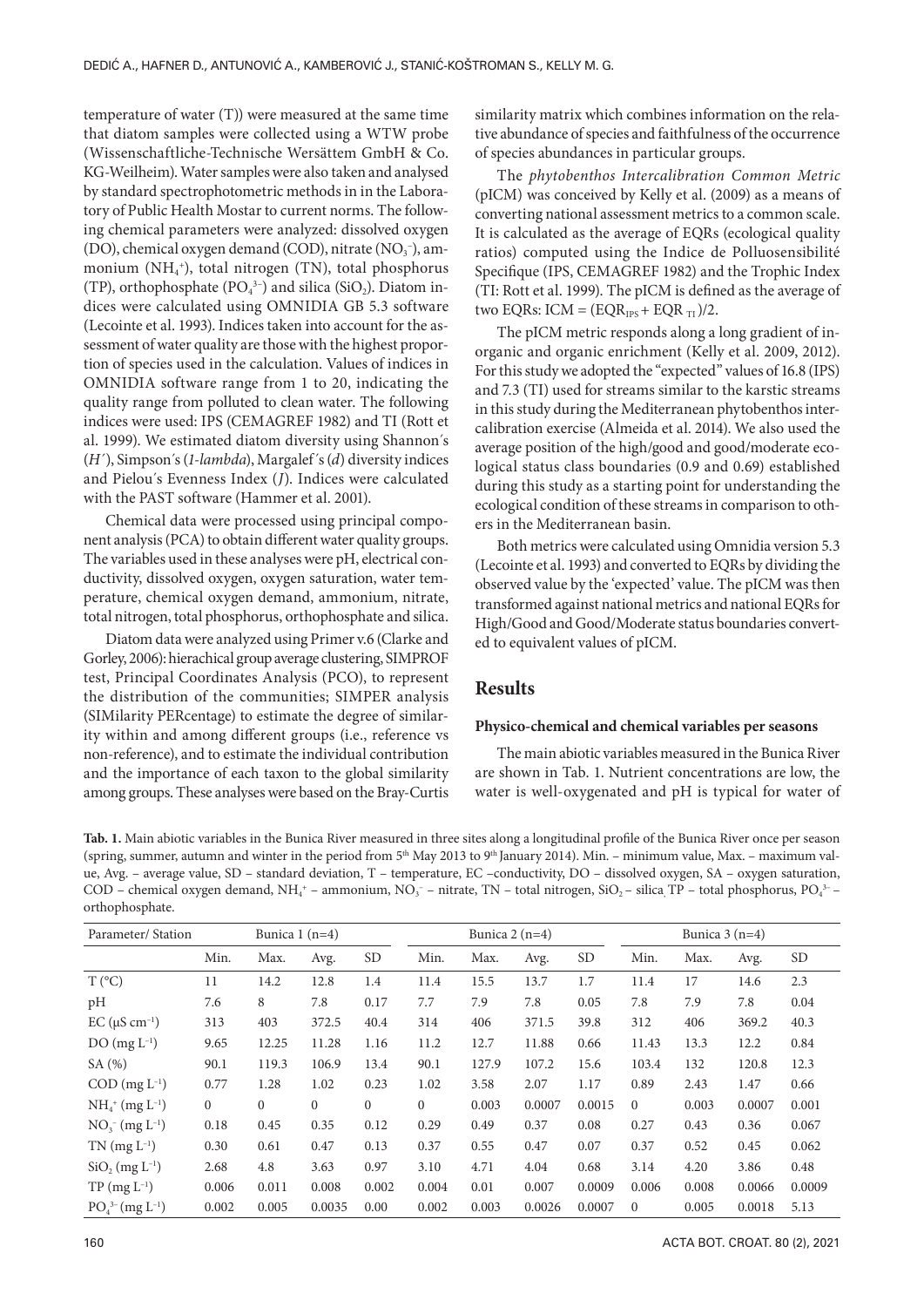carbonate bed/origin and generally oligotrophic conditions. Water quality corresponds to natural status without anthropogenic influence, following Anonymous (2014) and should support high ecological status.

Differences between sites along the Bunica River, and fluctuations among the seasons were not pronounced. Water temperature ranged from 11–17 °C (Tab. 1) and showed relatively low values for all the seasons. The lowest seasonal fluctuations were recorded at the spring. Dissolved oxygen concentration  $(9.65-13.3 \text{ mg L}^{-1})$  and saturation  $(90.1-132\%)$ (Tab. 1) were high at all sites and in all seasons. Conductivity ranged from 312 to 406  $\mu$ S cm<sup>-1</sup> (Tab. 1) with the lowest values in spring, and the highest in winter. All sites had slightly alkaline pH values  $(7.6 - 8)$  (Tab. 1). The most significant positive correlation was achieved among total nitrogen and silica ( $r = 0.9$ ,  $P < 0.01$ ), and negative correlation was found for total nitrogen and oxygen saturation ( $r =$ 0.677, P < 0.01). Multivariate analysis of the main chemical variables (PCA) in three dimensions accounted for 74.2% of the variance. The first three axes (PC1, PC2 and PC3) accounted for 45.4%, 18.9%, and 9.9% of the variance, respectively (Tab. 2). The most important parameters for the PCA axis 1 were TN and  $NO<sub>3</sub><sup>-</sup>$ , with the coefficients in the linear combinations of variables of 0.400 for TN, and 0.374 for  $NO<sub>3</sub>$ . The variables that weighted most for ordination for the PCA axis 2 were the COD and  $PO<sub>4</sub><sup>3-</sup>$  (coefficients in the linear combinations of variables:  $-0.477$  and 0.432, respectively). The first axis differentiated spring and summer samples with low scores on PC1 from autumn and winter samples with high PC1 scores (Fig. 2).



**Fig. 2.** Principal component analysis (PCA) ordination diagram performed on the environmental parameters for all sampling stations (1, 2, 3) in the Bunica River during four periods (a-spring, b-summer, c-autumn, d-winter) and overlapped with Pearson correlation vectors with PC1 and PC2 axes (r > 0.4). Abbreviations: EC – conductivity, T – temperature,  $NH_4^+$  – ammonium,  $NO<sub>3</sub>$  – nitrate, TN – total nitrogen, SiO<sub>2</sub> – silica, PO<sub>4</sub><sup>3</sup> – orthophosphate, TP – total phosphorus, COD – chemical oxygen demand, DO – dissolved oxygen, Sat. – oxygen saturation.

**Tab. 2.** Characteristic values of all five axes of principal component analysis (PCA) with percentage variance for a total of 12 investigated parameters.

| PCA.                        |      | $\mathcal{L}$ | $\mathbf{R}$ |      | $\mathcal{L}$ |
|-----------------------------|------|---------------|--------------|------|---------------|
| Eigenvalues                 | 5.44 | 2.27 1.19     |              | 1.04 | 0.872         |
| % variation                 | 45.4 | 18.9          | 9.9          | 8.7  | 73            |
| Cumulative % variation 45.4 |      | 64.3          | 74.2         | 82.9 | 90.1          |

#### **Analysis of benthic diatoms**

In total, 147 diatom taxa from 43 genera were identified in the 12 samples from the Bunica River (Tab. 3). The genera with the highest number of taxa were *Gomphonema* (23 taxa), *Navicula* (18), *Cymbella* (10), *Nitzschia* (10) and *Cocconeis* (7). *Meridion circulare* (Greville) C.Agardh and *Ulnaria ulna* (Nitzsch) P.Comparé, recorded in all samples, followed by *Cocconeis placentula* Ehrenberg, *C. euglypta* (Ehrenberg) Grunow, *C. lineata* Ehrenberg, *Diatoma vulgaris* Bory de Saint-Vincent, *D. vulgaris* var. *capitulata*  Grunow, *D. vulgaris* var. *producta* Grunow, *Encyonema ventricosum* (C.Agardh) Grunow, *E. silesiacum* (Bleisch) D.G. Mann, *Gomphonema olivaceum* (Hornemann) Brébisson, *Melosira varians* C.Agardh, *Navicula tripunctata* (O.F. Müller) Bory de Saint-Vincent, *Rhoicosphenia abbreviata* (C. Agardh) Lange-Bertalot and *Navicula cryptocephala* Kützing. All sampling stations had a similar species richness in all seasons. The number of taxa at Bunica 1 (spring area) ranged from 30 (in winter and summer) to 43 (in autumn), from 33 (spring) to 53 (autumn) for Bunica 2 (middle part of the river) and 40 (summer) to 49 (autumn) for Bunica 3 (the mouth of river). Values of Diversity and Evenness Indices per samples are shown in Tab. 4. Shannon's Diversity Index ranged from 1.80 to 2.75, Simpson's Diversity Index from 0.69 to 0.90, Margalef's Diversity Index from 4.50 to 8.42 and Pielou's Evenness Index from 0.20 to 0.41. The higest values of indices were recorded for the middle part of river (Bunica 2), mostly in summer (Tab. 4). The lowest values were in spring but for different locations (Tab. 4).

SIMPER analyses showed high disimilarity among the seasons. The dissimilarities among the samples in different seasons ranged from 60.83% (spring-summer) to 70.24% (autumn-winter). The spring group showed 36.8% similarity, and was characterized by *Melosira varians* (MVAR), *Diatoma vulgaris* var. *capitulata* (DVCA), *Meridion circulare*  (MCIR) and *Gomphonema olivaceum* (GOLI). The summer group showed 37.77% similarity, characterized by *Encyonema ventricosum* (EVEN), *Navicula tripunctata* (NTPT), and *Cocconeis placentula* (CPLA). Autumn samples showed the lowest similarity, 35%, with *C. euglypta* (CPLE), *Achnanthes* sp. (ACSP) and *M. circulare* (MCIR) as the most typical species. Winter samples had 35.9% similarity and were characterized by *M. circulare* (MCIR), *Ellerbeckia arenaria* (EARE) and *C. placentula* (CPLA). Similar results were obtained for the analysis of longitudinal gradient/locations with dissimilarities ranging from 64.79% between the first and second sites to 68.6%, between the second and third locations.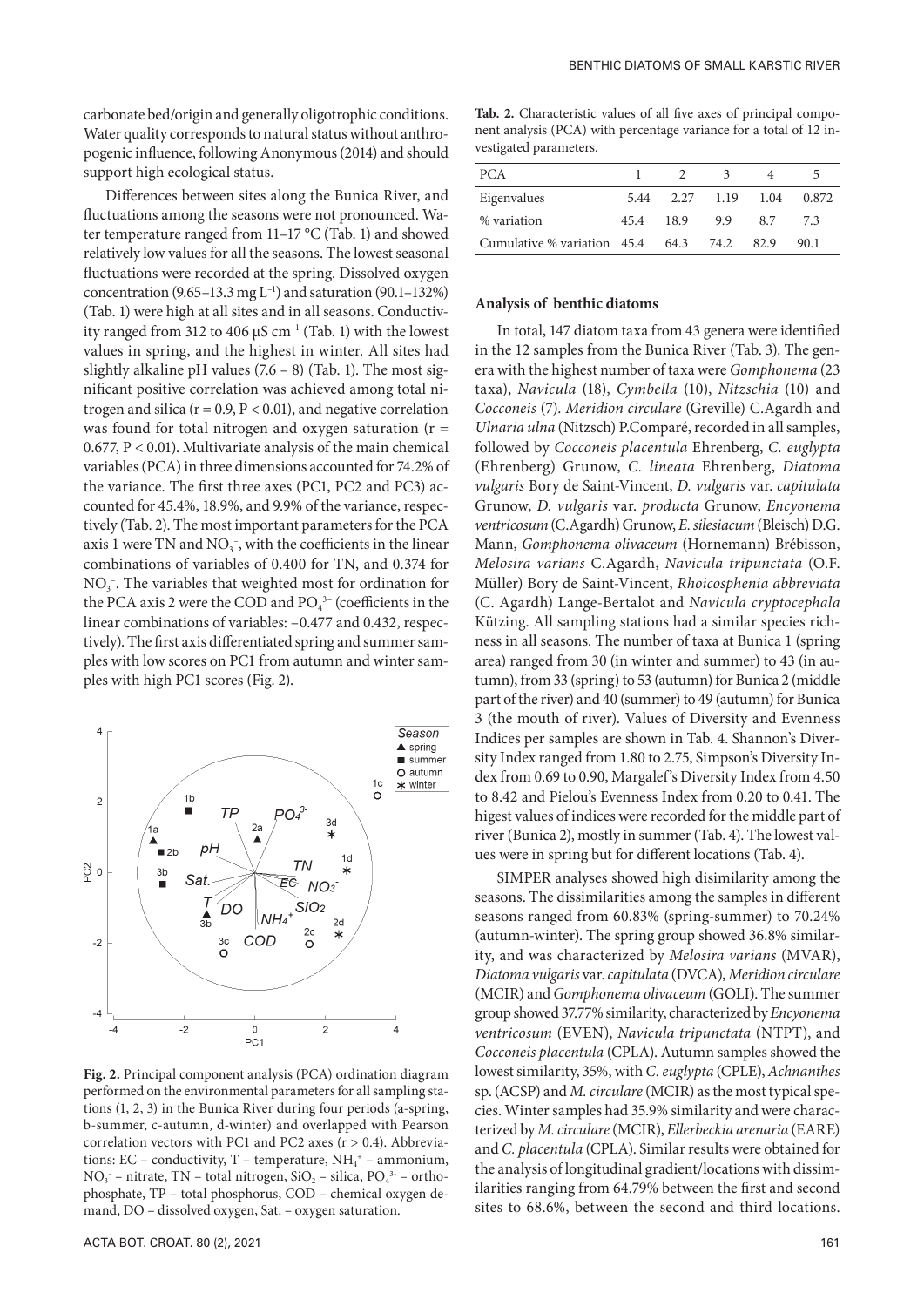| Tab. 3. Identified diatom taxa with their maximum abundances (%) in a total of 12 samples in the Bunica River. |  |
|----------------------------------------------------------------------------------------------------------------|--|
|----------------------------------------------------------------------------------------------------------------|--|

| Achnanthes inflata (Kützing) Grunow<br>8.33<br>Encyonema silesiacum (Bleisch) D.G.Mann<br>66.67<br>Achnanthes sp.<br>83.33<br>Encyonema ventricosum (C. Agardh) Grunow<br>91.67<br>Achnanthidium minutissimum (Kützing) Czarnecki<br>16.67<br>Encyonopsis microcephala (Grunow) Krammer<br>8.33<br>Achnanthidium pyrenaicum (Hustedt) H.Kobayasi<br>41.67<br>Epithemia adnata var. saxonica (Kützing)<br>8.33<br>R.M.Patrick<br>Amphipleura pellucida (Kützing) Kützing<br>8.33<br>Epithemia muelleri Fricke<br>25<br>Amphora ovalis (Kützing) Kützing<br>41.67<br>8.33<br>Epithemia sp.<br>Amphora pediculus (Kützing) Grunow<br>58.33<br>Epithemia turgida (Ehrenberg) Kützing<br>16.67<br>8.33<br>Amphora sp.<br>Eunotia arcus Ehrenberg<br>16.67<br>8.33<br>Aneumastus sp.<br>Eunotia valida Hustedt<br>8.33<br>Aneumastus tuscula (Ehrenberg) D.G.Mann et<br>25<br>A.J.Stickle<br>Fragilaria vaucheriae (Kützing) J.B.Petersen<br>41.67<br>Aulacoseira italica (Ehrenberg) Simonsen<br>41.67<br>Fragilaria recapitellata Lange-Bertalot et Metzeltin<br>8.33 |
|-------------------------------------------------------------------------------------------------------------------------------------------------------------------------------------------------------------------------------------------------------------------------------------------------------------------------------------------------------------------------------------------------------------------------------------------------------------------------------------------------------------------------------------------------------------------------------------------------------------------------------------------------------------------------------------------------------------------------------------------------------------------------------------------------------------------------------------------------------------------------------------------------------------------------------------------------------------------------------------------------------------------------------------------------------------------|
|                                                                                                                                                                                                                                                                                                                                                                                                                                                                                                                                                                                                                                                                                                                                                                                                                                                                                                                                                                                                                                                                   |
|                                                                                                                                                                                                                                                                                                                                                                                                                                                                                                                                                                                                                                                                                                                                                                                                                                                                                                                                                                                                                                                                   |
|                                                                                                                                                                                                                                                                                                                                                                                                                                                                                                                                                                                                                                                                                                                                                                                                                                                                                                                                                                                                                                                                   |
|                                                                                                                                                                                                                                                                                                                                                                                                                                                                                                                                                                                                                                                                                                                                                                                                                                                                                                                                                                                                                                                                   |
|                                                                                                                                                                                                                                                                                                                                                                                                                                                                                                                                                                                                                                                                                                                                                                                                                                                                                                                                                                                                                                                                   |
|                                                                                                                                                                                                                                                                                                                                                                                                                                                                                                                                                                                                                                                                                                                                                                                                                                                                                                                                                                                                                                                                   |
|                                                                                                                                                                                                                                                                                                                                                                                                                                                                                                                                                                                                                                                                                                                                                                                                                                                                                                                                                                                                                                                                   |
|                                                                                                                                                                                                                                                                                                                                                                                                                                                                                                                                                                                                                                                                                                                                                                                                                                                                                                                                                                                                                                                                   |
|                                                                                                                                                                                                                                                                                                                                                                                                                                                                                                                                                                                                                                                                                                                                                                                                                                                                                                                                                                                                                                                                   |
|                                                                                                                                                                                                                                                                                                                                                                                                                                                                                                                                                                                                                                                                                                                                                                                                                                                                                                                                                                                                                                                                   |
|                                                                                                                                                                                                                                                                                                                                                                                                                                                                                                                                                                                                                                                                                                                                                                                                                                                                                                                                                                                                                                                                   |
| Brachysira microcephala (Grunow) Compère<br>16.67<br>Fragilaria sp.<br>41.67                                                                                                                                                                                                                                                                                                                                                                                                                                                                                                                                                                                                                                                                                                                                                                                                                                                                                                                                                                                      |
| Brebissonia lanceolata (C.Agardh) Mahoney et<br>33.33                                                                                                                                                                                                                                                                                                                                                                                                                                                                                                                                                                                                                                                                                                                                                                                                                                                                                                                                                                                                             |
| Gomphonema acuminatum Ehrenberg<br>16.67<br>Reimer<br>Gomphonema angustum C. Agardh<br>33.33                                                                                                                                                                                                                                                                                                                                                                                                                                                                                                                                                                                                                                                                                                                                                                                                                                                                                                                                                                      |
| Caloneis bacillum (Grunow) Cleve<br>8.33<br>Gomphonema apicatum Ehrenberg<br>8.33                                                                                                                                                                                                                                                                                                                                                                                                                                                                                                                                                                                                                                                                                                                                                                                                                                                                                                                                                                                 |
| Caloneis placentula Ehrenberg<br>8.33<br>Gomphonema augur Ehrenberg<br>41.67                                                                                                                                                                                                                                                                                                                                                                                                                                                                                                                                                                                                                                                                                                                                                                                                                                                                                                                                                                                      |
| Caloneis silicula (Ehrenberg) Cleve<br>8.33                                                                                                                                                                                                                                                                                                                                                                                                                                                                                                                                                                                                                                                                                                                                                                                                                                                                                                                                                                                                                       |
| Gomphonema auritum A.Braun ex Kützing<br>8.33<br>Caloneis ventricosa var. truncatula (Grunow) Meister<br>33.33<br>25                                                                                                                                                                                                                                                                                                                                                                                                                                                                                                                                                                                                                                                                                                                                                                                                                                                                                                                                              |
| Gomphonema calcareum Cleve<br>Campylodiscus noricus Ehrenberg ex Kützing<br>8.33                                                                                                                                                                                                                                                                                                                                                                                                                                                                                                                                                                                                                                                                                                                                                                                                                                                                                                                                                                                  |
| Gomphonema capitatum Ehrenberg<br>8.33<br>Cocconeis euglypta Ehrenberg<br>91.67                                                                                                                                                                                                                                                                                                                                                                                                                                                                                                                                                                                                                                                                                                                                                                                                                                                                                                                                                                                   |
| Gomphonema constrictum Ehrenberg<br>8.33<br>Cocconeis lineata Ehrenberg<br>91.67                                                                                                                                                                                                                                                                                                                                                                                                                                                                                                                                                                                                                                                                                                                                                                                                                                                                                                                                                                                  |
| Gomphonema gracile Ehrenberg<br>8.33<br>Cocconeis pediculus Ehrenberg<br>66.67                                                                                                                                                                                                                                                                                                                                                                                                                                                                                                                                                                                                                                                                                                                                                                                                                                                                                                                                                                                    |
| Gomphonema grunowii R.M.Patrick et Reimer<br>8.33<br>Cocconeis placentula Ehrenberg<br>83.33                                                                                                                                                                                                                                                                                                                                                                                                                                                                                                                                                                                                                                                                                                                                                                                                                                                                                                                                                                      |
| Gomphonema micropus Kützing<br>8.33<br>Cocconeis placentula var. klinoraphis Geitler<br>66.67                                                                                                                                                                                                                                                                                                                                                                                                                                                                                                                                                                                                                                                                                                                                                                                                                                                                                                                                                                     |
| Gomphonema minutum (C.Agardh) C.Agardh<br>8.33<br>Cocconeis pseudolineata (Geitler) Lange-Bertalot<br>8.33                                                                                                                                                                                                                                                                                                                                                                                                                                                                                                                                                                                                                                                                                                                                                                                                                                                                                                                                                        |
| Gomphonema montanum (J. Schumann) Grunow<br>8.33<br>Cocconeis robusta A. Jurilj<br>25                                                                                                                                                                                                                                                                                                                                                                                                                                                                                                                                                                                                                                                                                                                                                                                                                                                                                                                                                                             |
| Gomphonema olivaceum (Hornemann) Brébisson<br>91.67<br>Cyclotella meneghiniana Kützing<br>8.33                                                                                                                                                                                                                                                                                                                                                                                                                                                                                                                                                                                                                                                                                                                                                                                                                                                                                                                                                                    |
| Gomphonema parvulum (Kützing) Kützing<br>16.67<br>75<br>Cyclotella sp.                                                                                                                                                                                                                                                                                                                                                                                                                                                                                                                                                                                                                                                                                                                                                                                                                                                                                                                                                                                            |
| Gomphonema productum (Grunow) Lange-Bertalot<br>Cymatopleura apiculata W. Smith<br>8.33<br>8.33<br>et Reichardt                                                                                                                                                                                                                                                                                                                                                                                                                                                                                                                                                                                                                                                                                                                                                                                                                                                                                                                                                   |
| Cymatopleura elliptica (Brébisson) W. Smith<br>25<br>Gomphonema pseudoaugur Lange-Bertalot<br>8.33                                                                                                                                                                                                                                                                                                                                                                                                                                                                                                                                                                                                                                                                                                                                                                                                                                                                                                                                                                |
| Cymbella affinis Kützing<br>33.33<br>Gomphonema pumilum (Grunow) E. Reichardt et                                                                                                                                                                                                                                                                                                                                                                                                                                                                                                                                                                                                                                                                                                                                                                                                                                                                                                                                                                                  |
| 8.33<br>Cymbella excisa Kützing<br>8.33<br>Lange-Bertalot                                                                                                                                                                                                                                                                                                                                                                                                                                                                                                                                                                                                                                                                                                                                                                                                                                                                                                                                                                                                         |
| 8.33<br>Cymbella excisiformis Krammer<br>$50\,$<br>Gomphonema sp.                                                                                                                                                                                                                                                                                                                                                                                                                                                                                                                                                                                                                                                                                                                                                                                                                                                                                                                                                                                                 |
| Cymbella hungarica (Grunow) Pantocsek<br>8.33<br>Gomphonema subclavatum (Grunow) Grunow<br>25                                                                                                                                                                                                                                                                                                                                                                                                                                                                                                                                                                                                                                                                                                                                                                                                                                                                                                                                                                     |
| Cymbella hustedtii var. crassipunctata Lange-Berta-<br>Gomphonema tergestinum (Grunow) Fricke<br>25<br>8.33                                                                                                                                                                                                                                                                                                                                                                                                                                                                                                                                                                                                                                                                                                                                                                                                                                                                                                                                                       |
| lot et Krammer<br>Gomphonema truncatum Ehrenberg<br>33.33                                                                                                                                                                                                                                                                                                                                                                                                                                                                                                                                                                                                                                                                                                                                                                                                                                                                                                                                                                                                         |
| Cymbella laevis Nägeli<br>25<br>Gyrosigma acuminatum (Kützing) Rabenhorst<br>41.67                                                                                                                                                                                                                                                                                                                                                                                                                                                                                                                                                                                                                                                                                                                                                                                                                                                                                                                                                                                |
| Cymbella parva (W.Smith) Kirchner<br>16.67<br>Gyrosigma attenuatum (Kützing) Rabenhorst<br>8.33                                                                                                                                                                                                                                                                                                                                                                                                                                                                                                                                                                                                                                                                                                                                                                                                                                                                                                                                                                   |
| Cymbella parvula Krasske<br>8.33<br>Gyrosigma sciotoense (W.S.Sullivant) Cleve<br>8.33                                                                                                                                                                                                                                                                                                                                                                                                                                                                                                                                                                                                                                                                                                                                                                                                                                                                                                                                                                            |
| Cymbella sp.<br>16.67<br>Gyrosigma sp.<br>16.67                                                                                                                                                                                                                                                                                                                                                                                                                                                                                                                                                                                                                                                                                                                                                                                                                                                                                                                                                                                                                   |
| Cymbella subleptoceros Krammer<br>16.67<br>Halamphora veneta (Kützing) Levkov<br>8.33                                                                                                                                                                                                                                                                                                                                                                                                                                                                                                                                                                                                                                                                                                                                                                                                                                                                                                                                                                             |
| Denticula elegans Kützing<br>8.33<br>Hantzschia amphioxys (Ehrenberg) Grunow<br>25                                                                                                                                                                                                                                                                                                                                                                                                                                                                                                                                                                                                                                                                                                                                                                                                                                                                                                                                                                                |
| Denticula tenuis Kützing<br>33.33<br>Iconella helvetica (Brun) Ruck et Nakov<br>33.33                                                                                                                                                                                                                                                                                                                                                                                                                                                                                                                                                                                                                                                                                                                                                                                                                                                                                                                                                                             |
| Denticula tenuis var. crassula (Nägeli) Hustedt<br>41.67<br>Iconella linearis (W.Smith) Ruck et Nakov<br>25                                                                                                                                                                                                                                                                                                                                                                                                                                                                                                                                                                                                                                                                                                                                                                                                                                                                                                                                                       |
| Diatoma vulgaris Bory<br>91.67<br>Iconella spiralis (Kützing) E.C.Ruck et T.Nakov<br>8.33                                                                                                                                                                                                                                                                                                                                                                                                                                                                                                                                                                                                                                                                                                                                                                                                                                                                                                                                                                         |
| Diatoma vulgaris var. capitulata Grunow<br>83.33<br>Melosira sp.<br>33.33                                                                                                                                                                                                                                                                                                                                                                                                                                                                                                                                                                                                                                                                                                                                                                                                                                                                                                                                                                                         |
| Diatoma vulgaris var. producta Grunow<br>8.33<br>Melosira varians C.Agardh<br>91.67                                                                                                                                                                                                                                                                                                                                                                                                                                                                                                                                                                                                                                                                                                                                                                                                                                                                                                                                                                               |
| Diploneis oblongella (Nägeli ex Kützing) A. Cleve<br>25<br>Meridion circulare (Greville) C.Agardh<br>100                                                                                                                                                                                                                                                                                                                                                                                                                                                                                                                                                                                                                                                                                                                                                                                                                                                                                                                                                          |
| Ellerbeckia arenaria (Moore ex Ralfs) R.M.Crawford<br>66.67<br>Navicula amphibola Cleve<br>8.33                                                                                                                                                                                                                                                                                                                                                                                                                                                                                                                                                                                                                                                                                                                                                                                                                                                                                                                                                                   |
| Encyonema leibleinii (C. Agardh) W.J.Silva, R.Jahn,<br>25<br>Navicula capitatoradiata H.Germain ex Gasse<br>8.33<br>T.A.Veiga Ludwig et M.Menezes                                                                                                                                                                                                                                                                                                                                                                                                                                                                                                                                                                                                                                                                                                                                                                                                                                                                                                                 |
| Navicula cari Ehrenberg<br>16.67<br>8.33<br>Encyonema minutum (Hilse) D.G.Mann                                                                                                                                                                                                                                                                                                                                                                                                                                                                                                                                                                                                                                                                                                                                                                                                                                                                                                                                                                                    |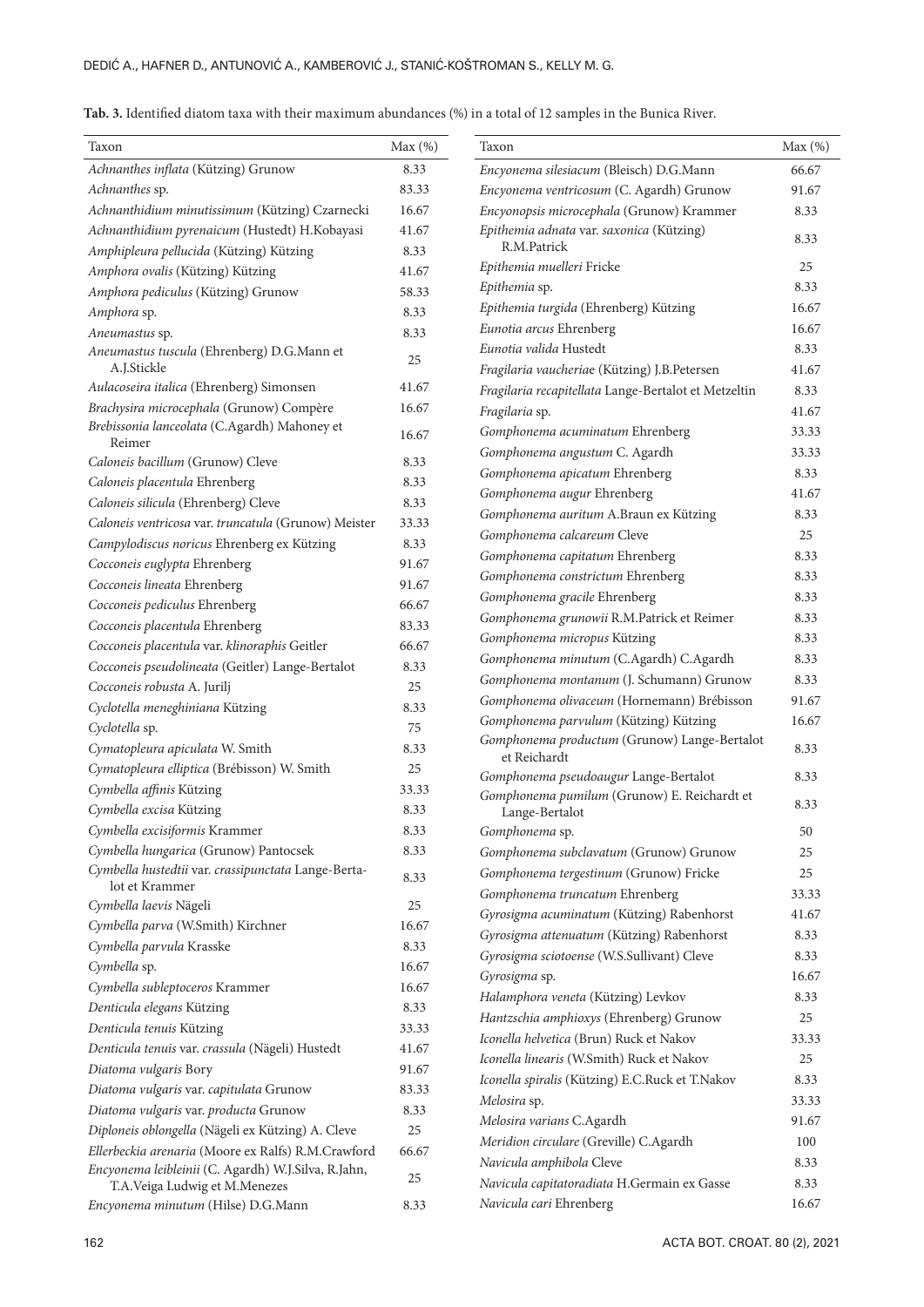## **Tab. 3.** Continued

| Taxon                                                                  | Max(%) |
|------------------------------------------------------------------------|--------|
| Navicula cincta (Ehrenberg) Ralfs                                      | 16.67  |
| Navicula cryptocephala Kützing                                         | 75     |
| Navicula cryptonella Lange-Bertalot                                    | 16.67  |
| Navicula jakovljevicii Hustedt                                         | 16.67  |
| Navicula lanceolata Ehrenberg                                          | 8.33   |
| Navicula microdigitoradiata Lange-Bertalot                             | 8.33   |
| Navicula oblonga (Kützing) Kützing                                     | 25     |
| Navicula radiosa Kützing                                               | 50     |
| Navicula reinhardtii (Grunow) Grunow                                   | 50     |
| Navicula tripunctata (O.F.Müller) Bory de Saint-<br>Vincent            | 91.67  |
| Navicula trivialis Lange-Bertalot                                      | 25     |
| Navicula veneta Kützing                                                | 8.33   |
| Navicula viridula (Kützing) Ehenberg                                   | 8.33   |
| Navicymbula pusilla (Grunow) K.Krammer                                 | 8.33   |
| Navigeia decussis (Østrup) Bukhtiyarova                                | 8.33   |
| Neidium dubium (Ehenberg) Cleve                                        | 8.33   |
| Nitzschia acicularis (Kützing) W.Smith                                 | 16.67  |
| Nitzschia capitellata Hustedt                                          | 8.33   |
| Nitzschia dissipata (Kützing) Rabenhorst                               | 8.33   |
| Nitzschia linearis W. Smith                                            | 41.67  |
| Nitzschia palea (Kützing) W.Smith                                      | 16.67  |
| Nitzschia pusilla Grunow                                               | 8.33   |
| Nitzschia recta Hantzsch ex Rabenhorst                                 | 8.33   |
| Nitzschia sigmoidea (Nitzsch) W.Smith                                  | 33.33  |
| Nitzschia sp.                                                          | 41.67  |
| Nitzschia sublinearis Hustedt                                          | 41.67  |
| Odontidium mesodon (Kützing) Kützing                                   | 33.33  |
| Pinnularia microstauron (Ehrenberg) Cleve                              | 8.33   |
| Pinnularia sudetica Hilse                                              | 16.67  |
| Pinnularia sp.                                                         | 8.33   |
| Placoneis gastrum (Ehrenberg) Mereschkovsky                            | 8.3    |
| Planothidium hauckianum (Grunow) Round et<br>Bukhtiyarova              | 8.33   |
| Planothidium lanceolatum (Brébisson ex Kützing)<br>Lange-Bertalot      | 25     |
| Reimeria sinuata (W. Gregory) Kociolek et Stoermer                     | 16.67  |
| Rhoicosphenia abbreviata (C. Agardh) Lange-Bertalot                    | 91.67  |
| Sellaphora bacillum (Ehrenberg) D.G.Mann                               | 41.67  |
| Sellaphora gregoryana (Cleve et Grunow) Metzeltin<br>et Lange-Bertalot | 8.33   |
| Staurosira construens Ehrenberg                                        | 8.33   |
| Staurosira venter (Ehrenberg) Cleve et Moeller                         | 16.67  |
| Staurosirella lapponica (Grunow) D.M. Williams et<br>Round             | 8.33   |
| Surirella angustata Kützing                                            | 41.67  |
| Surirella grunowii Kulikovskiy, Lange-Bertalot et<br>Witkovski         | 16.67  |
| Surirella librile (Ehrenberg) Ehrenberg                                | 33.33  |
| Surirella minuta Brébisson ex Kützing                                  | 8.33   |
| Tryblionella angustata W.Smith                                         | 8.33   |
| Ulnaria acus (Kützing) Aboal                                           | 8.33   |
| Ulnaria danica (Kützing) Compère et Bukhtiyarova                       | 41.67  |
| Ulnaria oxyrhynchus (Kützing) M.Aboal                                  | 25     |
| Ulnaria ulna (Nitzsch) Compère                                         | 100    |



**Fig. 3.** Principal coordinates analysis (PCO) diagram comparing the community composition between samples in different seasons. PCO plot coded by the species vectors indicates taxa (A) and environmental vectors (B) positively correlated to PC1 and PC2 axes ( $r > 0.5$ ;  $r > 0.3$ , respectively), and overlapped with the cluster groups based the 35% resemblance level of the group average clustering. Abbreviations: ACSP – *Achnanthes* sp., CPED – *Cocconeis pediculus*, CPLL – *C. lineata*, CPLK – *C. placentula* var. *klinoraphis*, CPLE – *C. euglypta*, MVAR – *Melosira varians*, EVEN – *Encyonema ventricosum*, ESIL – *E. silesiacum,* GOLI – *Gomphonema olivaceum*, MCIR – *Meridion circulare*, NRAD – *Navicula radiosa*, NTRI – *N. tridentula*, UULN – *Ulnaria ulna*; T – temperature,  $NH_4^+$  – ammonium, SiO<sub>2</sub> – silica, EC –conductivity, PO<sub>4</sub><sup>3-</sup> – orthophosphate.

However, similarity in species compostion was much higher between sampling periods at the first location of Bunica River (40.1%) than at the second (29%) or third (25.7%) locations. The most abundant taxa at Bunica 1 were: *E. ventricosum*, *E. silesiacum* and *Planothidium lanceolatum*; at Bunica 2 *Halamphora veneta, C. euglypta* and *C. placentula* and at Bunica 3 *G. olivaceum*, *Achnanthes* sp. and *C. placentula* var. *klinoraphis.* Hierarchical group average clustering and the SIMPROF test followed by SIMPER analysis identified two groups and three ungrouped samples. Figure 3 shows the results of PCO analysis conducted using a Bray Curis similarity matrix and overlain with hierarchical clustering with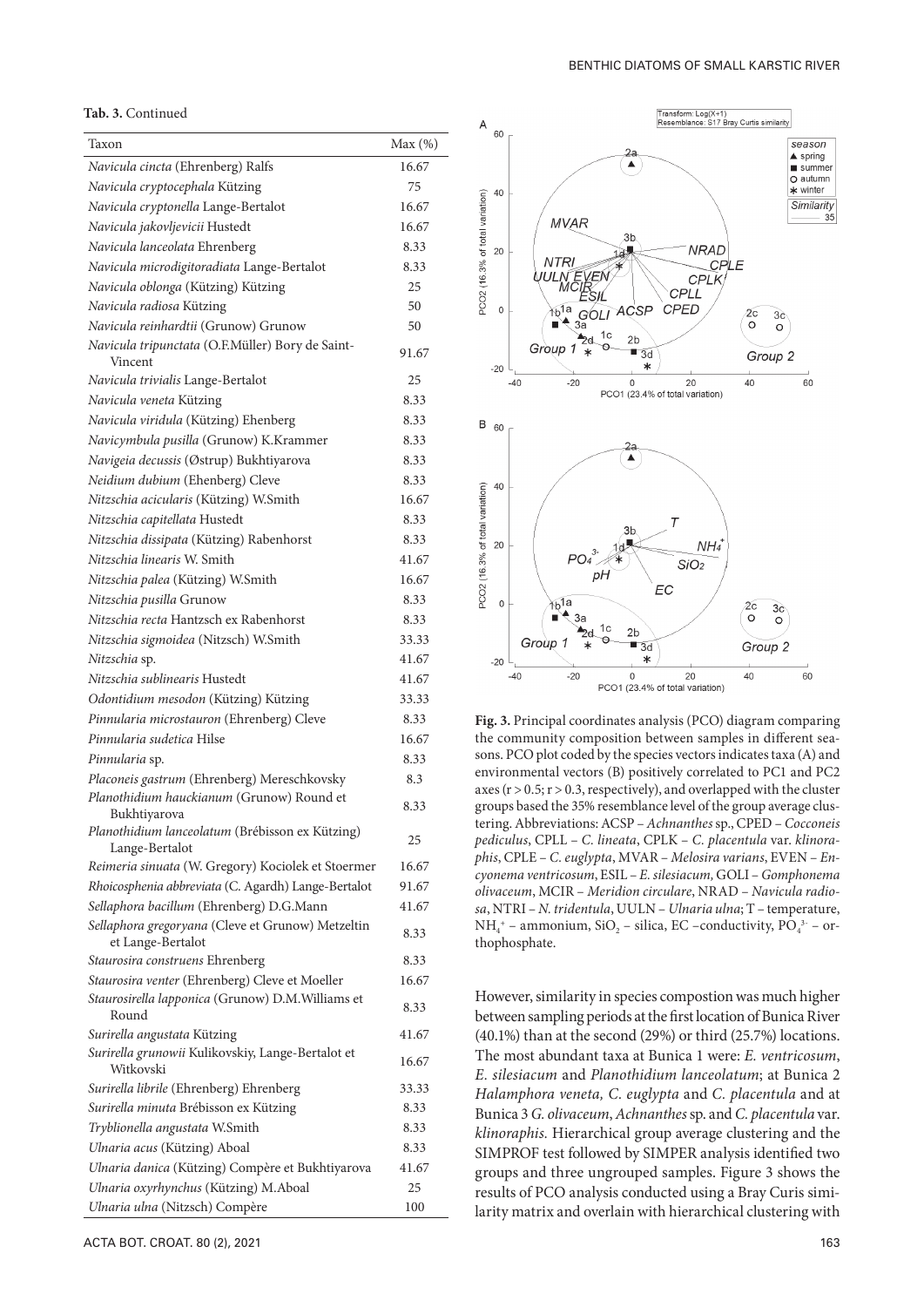| Station                   | Season | Sample code    | $H^\prime$ | 1-lambda |      | d    |
|---------------------------|--------|----------------|------------|----------|------|------|
|                           | spring | 1a             | 1.94       | 0.71     | 0.24 | 4.50 |
| <b>BUNICA</b>             | summer | 1b             | 2.51       | 0.88     | 0.41 | 4.82 |
|                           | autumn | 1c             | 2.17       | 0.80     | 0.20 | 6.94 |
|                           | winter | 1d             | 1.88       | 0.69     | 0.21 | 4.82 |
| <b>BUNICA</b>             | spring | 2a             | 1.85       | 0.69     | 0.20 | 5.40 |
|                           | summer | 2 <sub>b</sub> | 2.75       | 0.91     | 0.41 | 6.15 |
| $\sim$                    | autumn | 2c             | 2.72       | 0.88     | 0.29 | 8.42 |
|                           | winter | 2d             | 2.64       | 0.87     | 0.35 | 6.48 |
| <b>BUNICA</b><br>$\infty$ | spring | 3a             | 2.44       | 0.85     | 0.25 | 7.27 |
|                           | summer | 3 <sub>b</sub> | 2.26       | 0.81     | 0.25 | 6.13 |
|                           | autumn | 3c             | 2.40       | 0.81     | 0.22 | 8.09 |
|                           | winter | 3d             | 2.11       | 0.77     | 0.20 | 6.45 |

**Tab. 4.** Values of diversity and evenness indices in 12 samples at three stations on the Bunica River. *H´* – Shannon's Diversity Index, 1-lambda – Simpson's Diversity Index, *d* – Margalef 's Diversity Index, *J* – Pielou's Evenness Index.

**Tab. 5.** Values of *phytobenthos Intercalibration Common Metric* (pICM) and water quality classes according to diatom indices (IPS and TI) and chemical conditions at three stations on the Bunica River. IPS – Specific Pollution-sensitivity Index (CEMAGREF 1982), TI –Trophic Index (Rott et al. 1999), NH<sub>4</sub><sup>+</sup> – ammonium, NO<sub>3</sub><sup>-</sup> nitrate, TN – total nitrogen, TP – total phosphorus.

| Station                                             | Season | Sample code    | <b>IPS</b> | TI  | pICM | $NH4+$ | NO <sub>3</sub> | TN | TP |
|-----------------------------------------------------|--------|----------------|------------|-----|------|--------|-----------------|----|----|
| $\begin{array}{c}\text{BUMCA}\\ 1 \end{array}$      | spring | 1a             | $_{II}$    | V   | 0.57 |        |                 |    |    |
|                                                     | summer | 1b             |            | V   | 0.64 |        |                 |    |    |
|                                                     | autumn | 1c             |            | V   | 0.77 |        |                 |    |    |
|                                                     | winter | 1d             | $\rm II$   | V   | 0.47 |        |                 |    |    |
| BUNICA<br>2                                         | spring | 2a             | IV         | V   | 0.21 |        |                 |    |    |
|                                                     | summer | 2 <sub>b</sub> | $\rm II$   | V   | 0.61 |        |                 |    |    |
|                                                     | autumn | 2c             | I          | III |      |        |                 |    |    |
|                                                     | winter | 2d             | $\rm II$   | V   | 0.61 |        |                 |    |    |
| $\begin{array}{c}\n\text{BUNICA} \\ 3\n\end{array}$ | spring | 3a             | I          | V   | 0.63 | т      |                 |    |    |
|                                                     | summer | 3 <sub>b</sub> | $\rm II$   | IV  | 0.74 |        |                 |    |    |
|                                                     | autumn | 3c             | I          | IV  | 0.76 |        |                 |    |    |
|                                                     | winter | 3d             |            | V   | 0.70 |        |                 |    |    |

vectors given by the Pearson correlation coefficient with environmental data and most significant taxa. The first group on the plot included all samples from location 1, except winter samples, summer and winter samples from location 2, and spring and winter samples from location 3. This group was characterized by *G. olivaceum* (GOLI), *E. ventricosum*  (EVEN), and *M. circulare* (MCIR) up to 35% cumulative contribution and is associated with lower values of  $PO_4^{3-}$ , consumption of chemical oxygen demand (COD) and electrical conductivity (EC). The second group is composed of autumn samples from the second and third location and was characterized by *C. euglypta* (CPLE) and *C. placentula* var. *klinoraphis* (CPLK) with up to 50% cumulative contribution; these samples are associated with higher values of SiO<sub>2</sub> and  $NO<sub>3</sub>$ . The ungrouped samples were 1d (dominated by P*. lanceolata (*ALAN) and *C. placentula* (CPLA), 2a with high abundance of *Ulnaria oxyrhynchus* (UOXY) and *H. veneta* (AVEN) and 3b, dominated by *Cymbella laevis*  (CLAE) and *Nitzschia pusilla* (NIPU).

# **Diatom indices**

The data were used to calculate values of IPS and TI for all samples. IPS calculations used 95–100% of diatoms per sample whilst TI calculations used 65–95%. The values of indices for IPS ranged from 8.9 to 18.5 and for TI from 4.9 to 12.6. The two indices were not significantly correlated with each other or with measured physical and chemical parameters ( $P > 0.05$ ). The pICM values ranged from 0.21 (2a) to 1 (2c) (Tab. 5), with mean values suggesting good status at Bunica 3 but not at the other two sites (based on an intercalibrated boundary value of 0.69). The concentrations of physical and chemical parameters should mean that the Bunica River can support high ecological status (Tab. 5), so the reason for this mismatch needs to be explored. Biotic index classes assigned by Omnidia showed variations in results from high to low ecological status. IPS values mostly in autumn season on all sites referred to the first category, while TI values mostly varied from fourth to fifth category,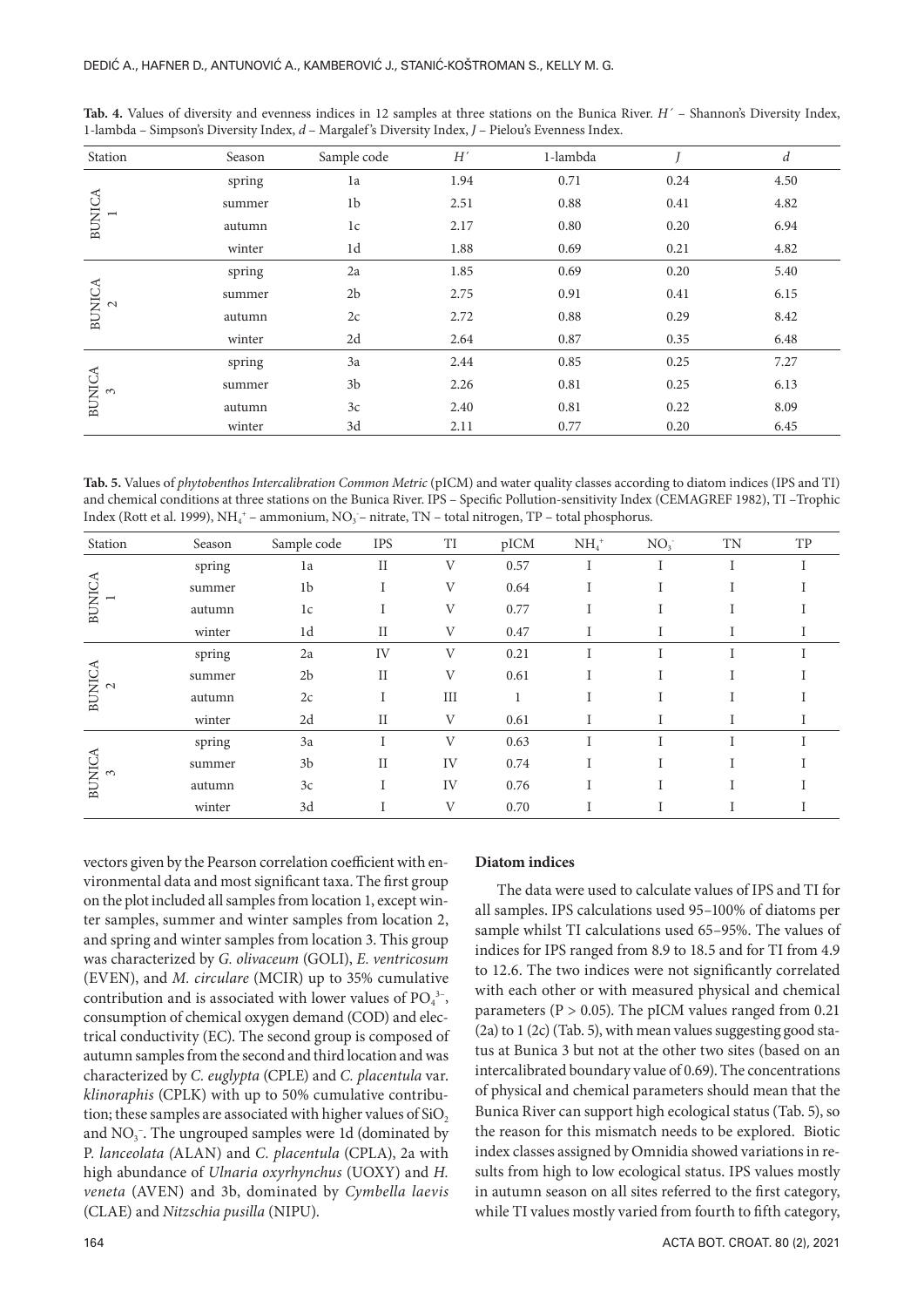indicating extremely high trophic status (Tab. 5). However, these classes are over-simplistic and do not give nuanced insights into conditions in any particular river. The percentage of pollution tolerant taxa for site 1 were 0.3% in spring, 1.8% in summer, while for autumn and winter they were not registered. For site 2 there were 39.7 pollution tolerant taxa registered and for site 3 those taxa were not recorded.

## **Discussion**

In this paper the benthic diatom assemblages in karstic river in BH were studied in order to estimate ecological status and to test the future applicability of diatom indices. Benthic diatoms have been recommended in recent decades as appropriate tools for pollution assessment in rivers (e.g., Coste et al. 1991, Whitton and Kelly 1995), and have been used worldwide (Porter et al. 2008, Mangadze et al. 2015). Although our results indicate that the nutrient concentrations of the water do not determine the composition and structure of the benthic diatom assemblage in the Bunica River, this is likely to be due to the short gradient encountered during this study. All sites in all seasons had low nutrient concentrations and good oxygenation. The high oxygen saturation and water transparency, as well as low nutrient concentrations, indicate the oligotrophic character of the river. For the investigated stations in different seasons, no major seasonal fluctuations and differences in physical and chemical parameters were identified, which is probably due to the proximity and impact of springs along this short river (just 5.8 km in length). Water temperature (11–17 °C) showed relatively low values for all seasons. The smallest fluctuations were closest to the spring due to the temperature stability of spring water. High values of dissolved oxygen  $(9.65-13.3 \text{ mg L}^{-1})$  and saturation  $(90.1-132\%)$ are due to lower water temperature, porosity of the rock aquifer and contact between groundwater and the atmosphere (Cantonati 1998). Higher conductivity values indicate higher mineralization and our results suggest that the Bunica River has moderate mineralization. Physical and chemical values in this study are in accordance with values for limestone substrate (Mogna et al. 2015).

The analysis of the diatom assemblages revealed high species diversity. The investigated sites in the Bunica River were characterized by similar numbers of diatom taxa, and high species diversity indicates that there were favorable conditions for development. A similar number of diatom taxa (117) was recorded in the Mura River (Krivograd-Klemenčić and Balabanič 2010), while in the Bunica spring 104 (Dedić et al. 2015) and 87 (Hafner and Jasprica 2010) taxa were recorded. Although this is not universally applicable, similar correspondence between low levels of pollution and high species diversity were also observed by Noga et al. (2014). The Bunica River has a low level of organic pollution and it is not impacted by many anthropogenic stressors (high density of population, livestock farming, developed industry, etc.). This was also supported by diversity and evenness indices. Although values of indices varied for

longitudinal and temporal patterns they indicated that the structure of habitats were stabile and balanced. Their variations reflect the heterogeneity of the diatom population. Those genera that were well represented in this study (*Gomphonema*, *Navicula* and *Nitzchia)* were also well represented in other studies of karstic rivers (Wojtal 2009, Dedić et al. 2015). All three genera are found across the whole range of the Bunica River, with particular species favouring different levels of ions and nutrients. *Meridion circulare* and *Ulnaria ulna* were recorded in all samples. *Meridion circulare* is a widespread, mesosaprobous and oligo to eutraphentic alkaliphilous diatom (Van Dam et al. 1994). *Ulnaria ulna* occurs in oligo- to polytrophic and oligo-saprobic to α-mesosaprobic waters (Hofmann et al. 2013) and is also classified as alkaliphilous (Van Dam et al. 1994). The occurence of large numbers *Halamphora veneta* in a spring at the middle location is, however, very unusual. It occurs in fresh and slightly brackish water. According to Van Dam et al. (1994) it is an alpha/polisaprobic and eutrophic taxa.

Taxa of the genera *Amphora*, *Cocconeis* and *Diatoma,* frequently found in this research, have a high indicator values for pH, organic nitrogen, oxygen, saprobity and trophic state (Van Dam et al. 1994). Diatoms are influenced by many factors including those that are site-specific on various temporal and species scales (DeNicola et al. 2004) as well as those that reflect human interventions in the environment. Those factors include chemical properties of the water (Potapova 1996), nutrient load (Rott et al. 1997) and also flow velocity and substratum type (Rimet 2009). The results of this study showed that physical and chemical variables and seasons did not have a notable effect on the diversity of benthic diatoms in the Bunica River. It is possible that hydromorphological and other water conditions such as flow velocity, type of substrates, discharge of water, marginal vegetation in karstic river also influenced the structure and composition of benthic diatom assemblages more than physical and chemical variables.

IPS and TI did not always give consistent results along the entire length of the Bunica River. One important reason is that they were developed for different purposes – IPS measures "general degradation" whilst TI was developed, specifically, to measure the impact of inorganic nutrients. IPS index showed better water quality along the entire length of the Bunica river (mostly moderate, II and III class) compared with the TI trophic index, which indicated a poor or bad ecological status of the river (IV-V class). This variation has also been noted by others, Kitner and Poulícková (2003), Poulíčková et al. (2004), and Stenger-Kovács et al. (2007), Szczepocka and Szulc (2009), Kalyoncu and Şerbetci (2013). Because the indices were developed for different purposes, naive division of the scale into equal-sized segments, though an easy option (e.g., Eloranta and Soininen 2002), is unlikely to give meaningful results or consistency between indices. Others have noted that indices developed in certain regions of Europe were not effective in others (Pipp 2002, Rott et al. 2003).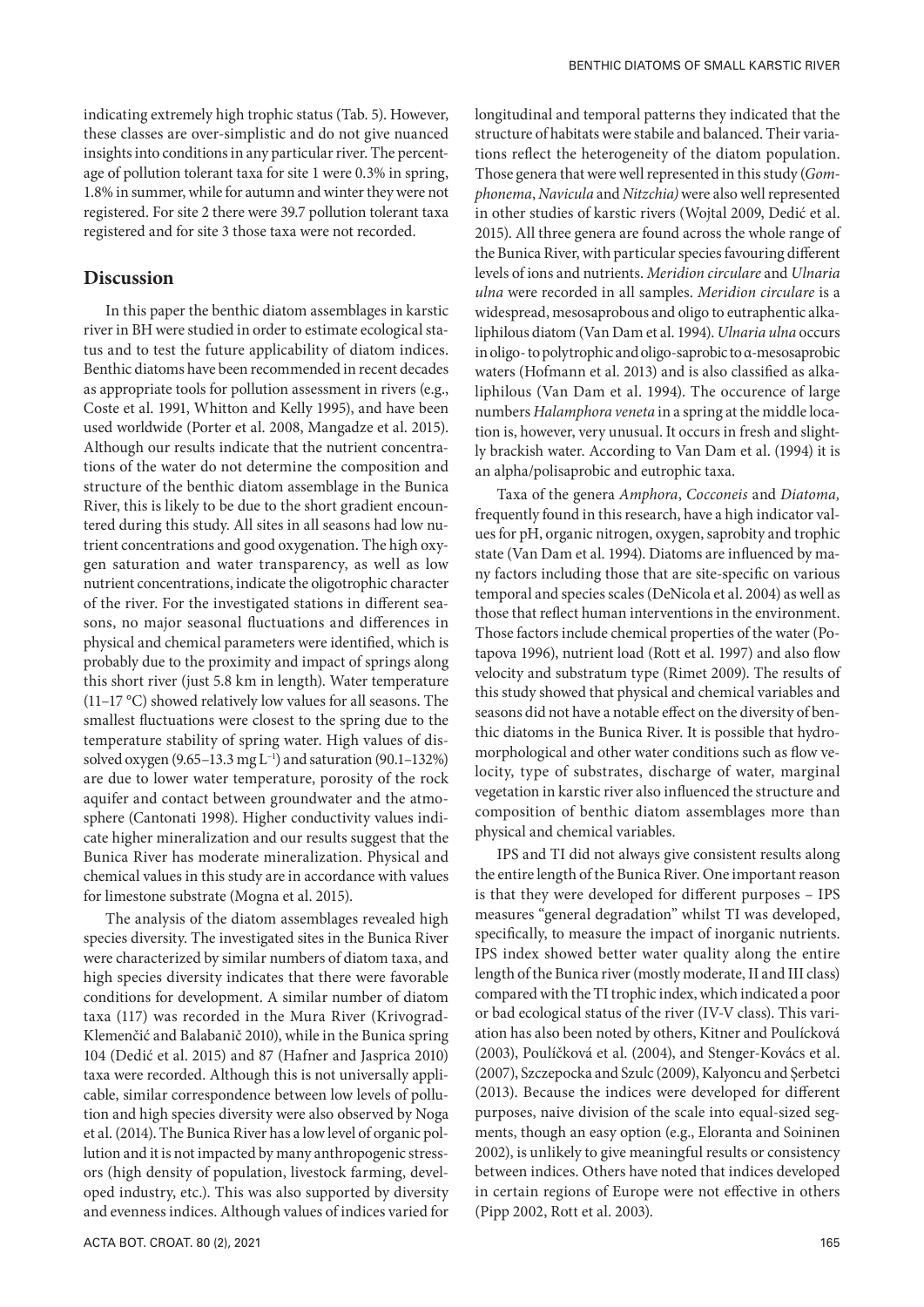Our study also noted a mismatch between status assessment using the average pICM boundary set during the Mediterranean intercalibration exercise (Almeida et al. 2014) and observations in this study. The nature of the Bunica River is such that we should estimate high or good status based on diatom assemblages, whereas our results indicate less than good status at two of the sites. Kamberović et al. (2019 a) used TI index in a study of springs on Konjuh Mountain (BH) and reached similar conclusions about the suitability of existing indices, recommending some modifications to the TI. Our study has also identified potential mismatches between ecological status boundaries used elsewhere in the Mediterranean basin and those used in BH, suggesting a need to recalibrate the pICM, if it is to be used successfully here. Based on this study, we recommend "expected" values for pICM calculations of 16.8 and 7.3 for IPS and TI, respectively.

Diatom indices have been shown to be one of the most effective tools for evaluating ecological status in European rivers (Eloranta and Soininen 2002, Kelly et al. 2008); however, further testing of IPS and TI diatom indices was needed to ensure their utility in small karstic rivers in BH. The suitability of indices depends, to some extent, on the percentage of taxa used for index calculation. In this study 95– 100% of taxa were used for the IPS calculation, suggesting that it is highly suitable. For the TI, a smaller percentage was used (60–90%). In the study of epiphytic diatoms in Lake Modrac in northeastern BH, Kamberović et al. (2019b) also concluded that the IPS and TI were most suitable. However, consideration should also be given to how sensitivity values are assigned to taxa and, in this respect, the IPS does not have a transparent process for determining such scores whilst the TI has never been updated since first published (Rott et al. 1999). On the other hand, both are widely used around Europe (Poikane et al. 2016) and, therefore provide a means by which results from BH can be compared with data from other countries. Rather than develop a new index, therefore, we have adopted the ''*phytobenthos Intercalibration Common Metric*'' (pICM, Kelly et al. 2009), based on these two metrics, as an interim tool for evaluating ecological status using phytobenthos in BH. These values are similar to those proposed for Mediterranean streams by Kelly et al. (2012), and higher similarities were recorded in IPS than in TI, but have the benefit for being more closely tuned to local conditions within BH.

# **Conclusions**

The Bunica River has a high diversity of benthic diatom taxa (147). Physical and chemical analyses indicated oligotrophic conditions in all locations and high ecological status. Measured physical and chemical parameters and seasons did not have a notable effect on the biological diversity of benthic diatoms. It is possible that hydromorphological and other water conditions such as flow velocity, type of substrates, discharge of water, marginal vegetation had a greater influence on structure and composition of benthic

diatom taxa than physical and chemical variables. The diatom indices IPS and TI were used in our study and we concluded that combining them into the "*phytobenthos Intercalibration Common Metric*'' (pICM) gave us more results that were more easily compared with those from elsewhere in Europe than would have been the case if only a single index had been used. We therefore recommend pICM as a good starting point for ecological status assessment in BH and propose it as a potential national metric for phytobenthos assessment in the future. However, testing on a larger number of sites and along a longer gradient of ecological quality is necessary before this can be confirmed.

# **References**

- Almeida, S.F.P., Elias, C., Ferreira, J., Tornés, E., Puccinelli, C., Delmas, F., Dőrflinger, G., Urbanič, G., Marcheggiani, S., Rosebery, J., Mancini, L., Sabater, S., 2013: Water quality assessment of river using diatom metrics across Mediterranean Europe: A methods intercalibration exercise. Science of the Total Environmental 476–477, 768–776.
- Anonymous, 2014: Decision on surface and groundwater characterization, reference conditions and parameters for water status assessment and water monitoring. Official Gazzete of Federation of Bosnia and Herzegovina 01/14, 61–119 (in Bosnian/Croatian/Serbian).
- Cantonati, M., 1998: Diatom communities of springs in the Southern Alps. Diatom Research 13, 201–220.
- CEMAGREF, 1982: Etude des méthods biologiques quantitatives d'appréciation de la qualité des eaux. Rapport Division Qualite des Eaux Lyon – Agence financière de Bassin Rhône – Méditerranée – Corse, Pierre-Bénite.
- CEN, 2003: The European Standard. Water quality. Guidance standard for the routine sampling and pre-treatment of benthic diatoms from rivers. EN 13946. European Committee for Standardization, Brussels.
- Clarke, K.R., Gorley, R.N., 2006: Primer v.6. PRIMER-e, Plymouth.
- Coste, M., Boca, C., Dauta, A., 1991: Use of algae for monitoring rivers in France. In: Whitton, B.A., Rott, E., Friedrich, G. (eds.), Use of algae for monitoring rivers, 75–88. Institut für Botanik, Universität Innsbruck, Innsbruck, Austria.
- Dedić, A., 2015: Dynamics of periphytic diatom colonization in karst springs of Bosnia and Herzegovina. PhD Thesis. Faculty of Science, University of Zagreb, Zagreb (in Croatian).
- Dedić, A., Plenković-Moraj, A., Borojević Kralj, K., Hafner, D., 2015: The first report on periphytic diatoms on artificial and natural substrate in the karstic spring Bunica, Bosnia and Herzegovina. Acta Botanica Croatica 74, 393–406.
- DeNicola, D.M., Eyto, E.D., Wemaere, A., Irvine, K., 2004: Using epilithic algal communities to assess trophic staus in Irish lakes. Journal of Phycology 40, 481–495.
- Directive, 2000: Directive 2000/60/EC of the European Parliament and the council of 23 October 2000 establishing a framework for community action in the field of water policy. Official Journal of the European Communities L 327, 1–72.
- Eloranta, P., Soininen, J., 2002: Ecological status of some Finnish rivers evaluated using benthic diatom communities. Journal of Applied Phycology 14, 1–7.
- Galić, A., 2011: Hydrogeological conditions of the area of water reservoirs in western Herzegovina. PhD Thesis. Faculty of Mining, Geology and Civil Engineering, University of Tuzla, Tuzla (in Bosnian).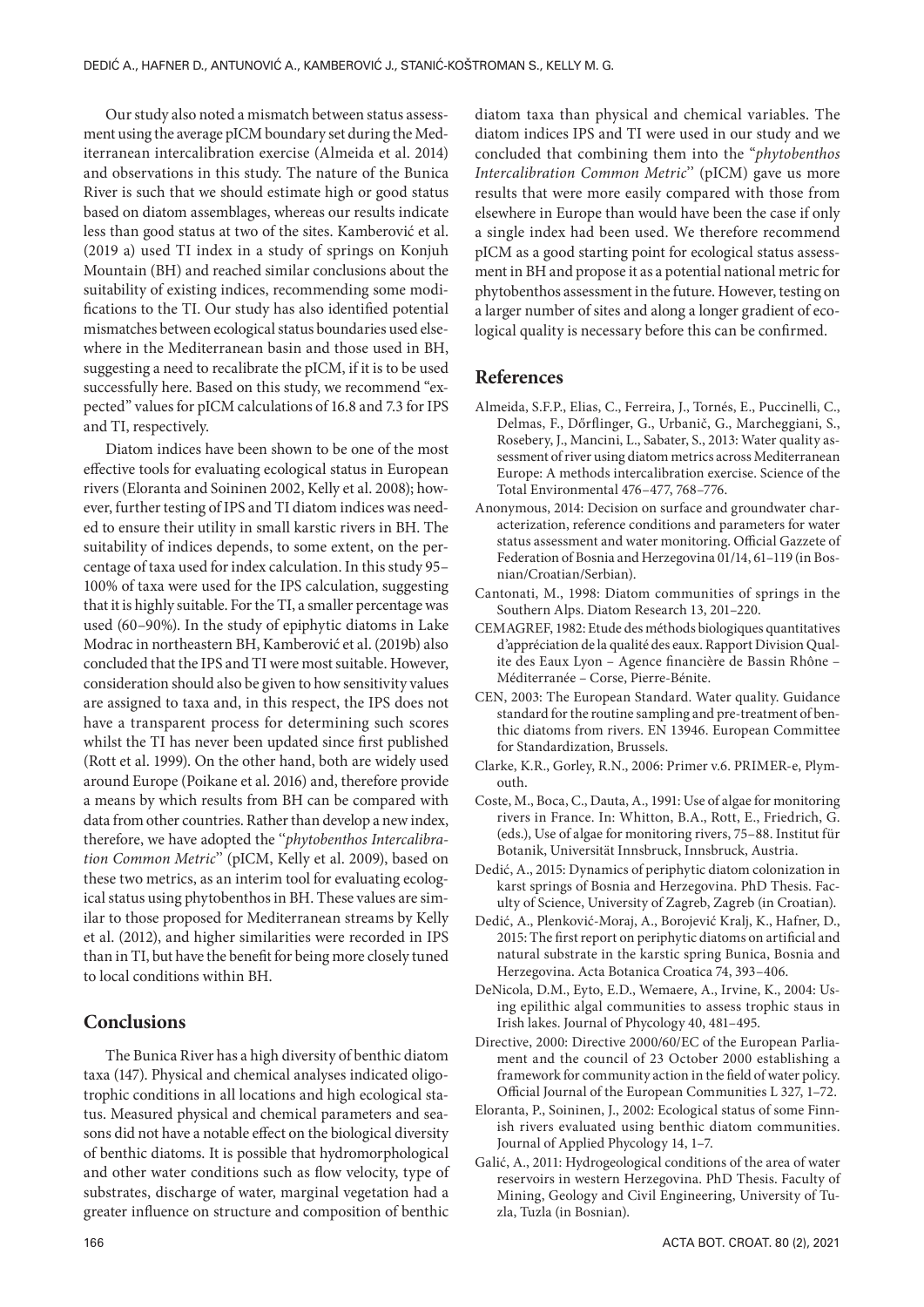- Guiry, M.D., Guiry, G.M., 2020: AlgaeBase*.* World-wide electronic publication, National University of Ireland, Galway. Retrieved January 14, 2020 from http://www.algaebase.org
- Hafner, D., Jasprica, N., 2010: Taxonomic composition and seasonality of diatoms in three karstic rivers in Herzegovina (Bosnia and Herzegovina). In: Kusber, W., Jahn, R. (eds.), Proceedings of the Abstracts of the 4th Central European Diatom Meeting, 24–25, Reichenau, Bodensee.
- Hammer, Ø., Harper, D.A.T., Ryan, P., 2001: PAST*.* Paleontological statistics software package for education and data analysis. Palaeontologia Electronica 4, 9.
- Hofmann, G., Werum, M., Lange-Bertalot, H., 2013: Diatomeen im Süßwasser-Benthos von Mitteleuropa. Bestimmungsflora Kieselalgen für die ökologische Praxis. Koeltz Scientific Books, Königstein.
- Kalyoncu, H., Şerbetci, B., 2013: Applicability of Diatom-Based Water Quality Assessment Indices in Dari Stream, Isparta/ Turkey. International Journal of Environmental, Chemical, Ecological, Geological and Geophysical Engineering, 7, 386– 394.
- Kamberović, J., Plenković-Moraj, A., Kralj Borojević, K., Gligora Udovič, M., Žutinić, P., Hafner, D., Cantonati, M., 2019a: Algal assemblages in springs of different lithology (ophiolites vs. limestone) of the Konjuh Mountain (Bosnia and Herzegovina). Acta Botanica Croatica 78, 66–81.
- Kamberović, J., Stuhli, V., Lukić, Z., Habibović, M., Mešikić, E., 2019b: Epiphytic diatoms as bioindicators of trophic status of Lake Modrac (Bosnia and Herzegovina). Turkish Journal of Botany 43, 420–430.
- Kelly, M., Juggins, S., Guthrie, R., Pritchard, S., Jamieson, J., Rippey, B., Yallop, M., 2008: Assessment of ecological status in UK rivers using diatoms. Freshwater Biology 53, 403–422.
- Kelly, M., Bennett, C., Coste, M., Delgado, C., Delmas, F., Denys, L., Ector, L., Fauville, C., Ferréol, M., Golub, M., Jarlman, A., 2009: A comparison of national approaches to setting ecological status boundaries in phytobenthos assessment for the European Water Framework Directive: results of an intercalibration exercise. Hydrobiologia 621, 169–182.
- Kelly, M.G., Gómez-Rodríguez, C., Kahlert, M., Almeida,S.F.P., Bennett, C., Bottin, M., Delmas, F., Descy, J-P., Dőrflinger, G., Kennedy, B., Marvan, P., Opatrilova, L., Pardo, I., Pfister, P., Rosebery, J., Schneider, S., Vilbaste, S., 2012: Establishing expectations for pan-European diatom based ecological status assessments. Ecological Indicators 20, 177–186.
- Kitner, M., Poulícková, A., 2003: Littoral diatoms as indicators for the eutrophication of shallow lakes. Hydrobiologia 506, 519–524.
- Krammer, K., 2000–2003: The Genus *Pinnularia*, 1, 703; *Cymbella*, 3, 584; *Cymbopleura*, *Delicata*, *Navicymbula*, *Gomphocymbellopsis*, *Afrocymbella*, 4, 530 In: Lange-Bertalot, H. (ed.), Diatoms of Europe. TA.R.G. Gantner Verlag K.G, Ruggell, Liechtenstein.
- Krammer, K., Lange-Bertalot, H., 1986: Bacillariophyceae, 1. Teil: Naviculaceae. In: Ettl, H., Gerloff, J., Heynig, H., Mollenhauer, D. (eds.), Süsswasserflora von Mitteleuropa 2/1. G. Fischer-Verlag, Stuttgart.
- Krammer, K., Lange-Bertalot, H., 1988: Bacillariophyceae, 2. Teil: Bacillariaceae, Epithemiaceae, Surirellaceae. In: Ettl, H., Gerloff, J., Heynig, H., Mollenhauer, D. (eds), Süsswasserflora von Mitteleuropa 2/2. G. FischerVerlag, Stuttgart.
- Krammer, K., Lange-Bertalot, H., 1991: Bacillariophyceae, 3. Teil: Centrales, Fragilariaceae, Eunotiaceae. In: Ettl, H., Gerloff, J., Heynig, H., Mollenhauer, D. (eds.), Süsswasserflora von Mitteleuropa 2/3. G. Fischer-Verlag, Stuttgart.
- Krammer, K., Lange–Bertalot, H., 2004: Bacillariophyceae, Achnanthaceae, 2/4. In: Ettl, H., Gärtner, G., Heynig, H., Mol-

lenhauer, D. (eds.), Sűβwasserflora von Mitteleuropa. G. Fischer, Stuttgart, New York.

- Krivograd-Klemenčič, A., Balabanič, D., 2010: Phytobenthos and water quality in the Mura River's oxbows. Natura Sloveniae 12(2), 5–22.
- Lange-Bertalot, H., 2001: *Navicula* sensu stricto, 10 genera separated from *Navicula* sensu lato, *Frustulia*. In: Lange-Bertalot, H. (ed.), Diatoms of Europe, 2. A.R.G. Gantner Verlag K.G., Ruggell.
- Lecointe, C., Coste, M., Prygiel, J., 1993: "Omnidia": software for taxonomy, calculation of diatom indices and inventories management. Hydrobiologia 269/270, 509–513.
- Mangadze, T., Bere, T., Mwedzi, T., 2015: Epilithic diatom flora in contrasting land-use settings in tropical streams, Manyame Catchment, Zimbabwe. Hydrobiologia 753, 163–173.
- Milanović, P.T., 2006: Karst of eastern Herzegovina and Dubrovnik littoral. ASOS, Belgrade (in Serbian).
- Mogna, M., Cantonati, M., Andreucci, F., Angeli, N., Berta, G., Miserere, L., 2015: Diatom communities and vegetation of springs in the south-western Alps. Acta Botanica Croatica 74, 265–285.
- Mrđen, D., Matković, I., Šarac, M., 2018: Preparation of water management plan for Adriatic river basin district in Federation of B&H. e-Zbonik: Electronic Collection of Papers of the Faculty of Civil Engineering 8(15), 77–85.
- Noga, T., Stanek-Tarkowska, J., Pajączek, A., Kochman, N., Peszek, Ł., 2014: Ecological assessment of the San River water quality on the area of the San valley Landscape park. Journal of Ecological Engineering 15, 12–22.
- Pardo, I., Delgado, C., Abraín, R., Gómez-Rodríguez, C., García-Roselló, E., García, L., Reynoldson, T.B., 2018: A predictive diatom-based model to assess the ecological status of streams and rivers of Northern Spain. Ecological Indicators 90, 519– 528.
- Pardo, I., Gómez-Rodríguez, C., Wasson, J. G., Owen, R., van de Bund, W., Kelly, M., Mengin, N., 2012: The European reference condition concept: a scientific and technical approach to identify minimally-impacted river ecosystems. Science of the Total Environment 420, 33–42.
- Pardo, L.H., Fenn, M.E., Goodale, C.L., Geiser, L.H., Driscoll, C.T., Allen, E.B., Emmett, B., 2011: Effects of nitrogen deposition and empirical nitrogen critical loads for ecoregions of the United States. Ecological Applications 21, 3049–3082.
- Pipp, E., 2002: A regional diatom-based trophic state indication system for running water sites in Upper Austria and its overregional applicability. Verhandlungen des Internationalen Verein Limnologie 27, 3376–3380.
- Poikane, S., Kelly, M.G., Cantonati, M., 2016: Benthic algal assessment of ecological status in European lakes and rivers: challenges and opportunities. Science of the Total Environment 568, 603–613.
- Porter, S.D., Mueller, D.K., Spahr, N.E., Munn, M.D., Dubrovsky, N.M., 2008: Efficacy of algal metrics for assessing nutrient and organic enrichment in flowing waters. Freshwater Biology 53(5), 1036–1054.
- Potapova, M., 1996: Epilithic algal communities in rivers of the Kolyma mountains, NE Siberia, Russia. Nova Hedwigia 63, 309–334.
- Poulíčková, A., Duchoslav, M., Dokulil, M., 2004: Littoral diatom assemblages as bioindicators of lake trophic status: A case study from perialpine lakes in Austria. European Journal of Phycology 39, 143–152.
- Rimet, F., 2009: Benthic diatom assemblages and their correspondence with ecoregional classifications: case study of rivers in north-eastern France. Hydrobiologia 636, 137–151.